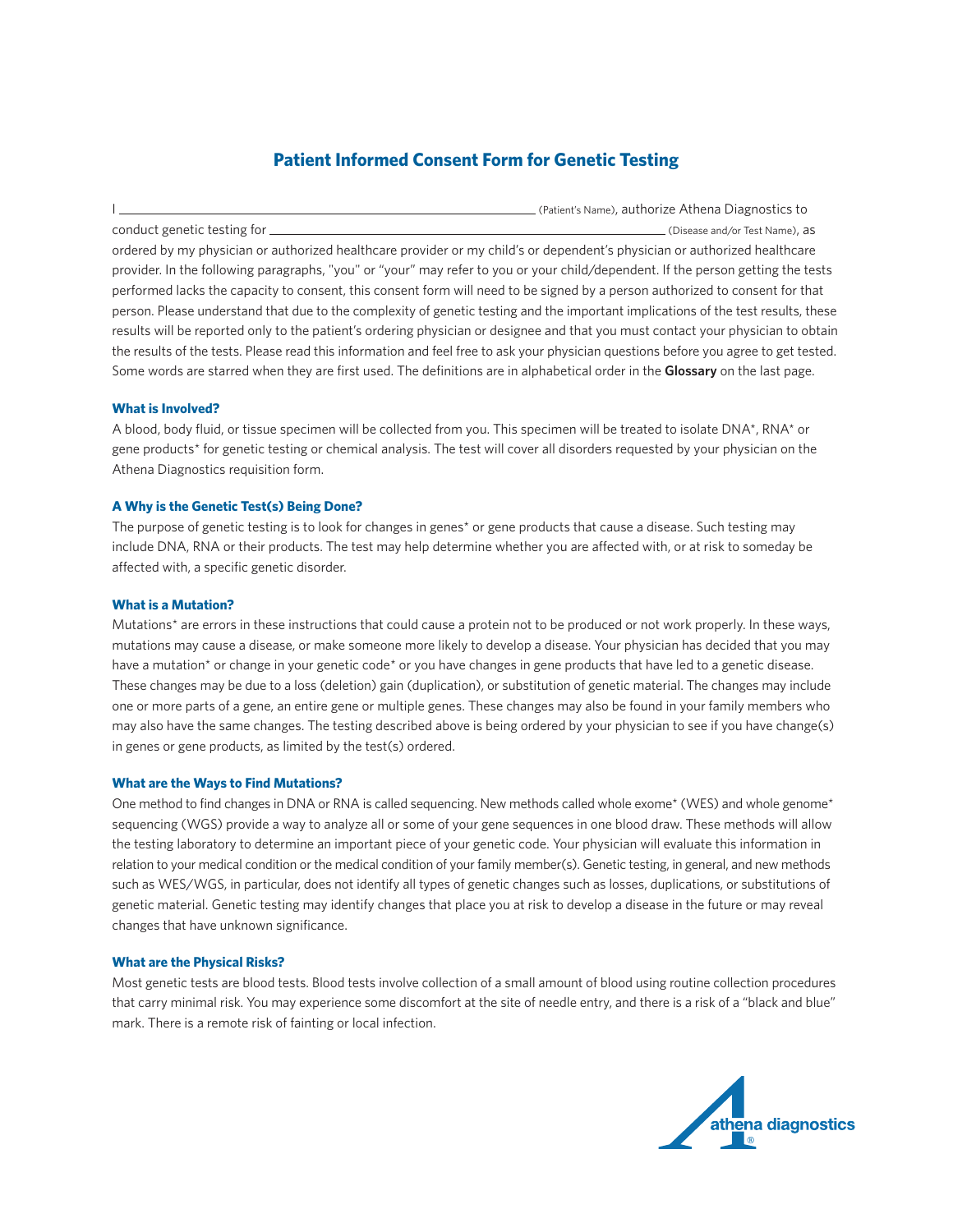## **What are Other Potential Risks?**

Genetic testing can reveal many things about you, including the mutations that may cause a disease in you or members of your family. Some of the information may be important to your present or future health, some of it may have nothing to do with your health and for much of it we will not know how it might or might not affect your or your family's health. There is also the potential that genetic analysis will reveal unwanted information, for example about ancestry, parentage, other non-medical physical or personality traits, etc. The data may also reveal that you may be at risk for certain genetic diseases or if you are a carrier of disease-associated mutations. Also, predictions about health and disease from sequencing are not 100 percent accurate. The Genetic Information Nondiscrimination Act (GINA) generally protects you against discrimination based on your genetic information when it comes to health insurance and employment.

## **What if the Results are Uncertain?**

You may learn that a variant of uncertain clinical significance was identified by a genetic test. This means that a genetic change (variant) was identified, but it is unknown whether the variant is the cause of medical problems in you. The variant could be a benign change that does not cause medical problems or it could be a disease-causing abnormality. Parental testing may be recommended to find out if a parent also carries the genetic variant or to determine the variant's clinical significance.

## **What Do the Test Results Mean?**

The test results may indicate that you have a genetic disease or are at increased risk to be affected at a later age, or at-risk to have future affected children with this condition. It is important for you to understand that there is a possibility that the test results may not be able to determine whether you have a genetic disease or will develop one in the future.

If the results of the molecular genetics tests are positive, that means that an individual may be a carrier of a certain disease, be predisposed to developing a certain disease or actually have the specific disease or condition that was ordered by your physician. You may want to consider further independent testing, consult with your physician or pursue genetic counseling even if the results are negative.

It is important to understand the limitations of testing and to discuss these limitations with your physician or genetic counselor before testing. For example, the interpretation of test results could be based upon probabilities, and may not provide a 100 percent definitive answer to whether or not you have a specific genetic disease or are at-risk for developing the disease.

#### **What Should Happen Before and After Testing?**

Your physician or other authorized person, such as a genetic counselor, should provide you with the following:

- 1. A discussion of the purpose and description of the test and a general written description of each specific disease or condition tested for.
- 2. Pre-test counseling regarding the expected outcomes of testing, the likelihood and type of incidental results that could be generated and what results will or will not be disclosed. These test results can include gene variants not known to be specifically associated with a disease or gene variants known to be associated with a disease but not believed to be related to the condition that led to the testing ("secondary findings"). Secondary findings will not be reported unless specifically ordered by your physician after consultation with a medical geneticist and a genetic counselor.
- 3. Information regarding the reliability of positive or negative test results, and the level of certainty that a positive test result for that disease or condition serves as a predictor of such disease.
- 4. Post-test counseling to provide information about appropriate specialist interventions associated with clinically relevant results.

# **Will Your Specimen or Data Be Used for Other Purposes?**

Genetic specimens may be kept by the laboratory for additional diagnostic testing as indicated above and may be used for internal laboratory quality assurance purposes. Genetic specimens can only be retained for 60 days for New York State residents.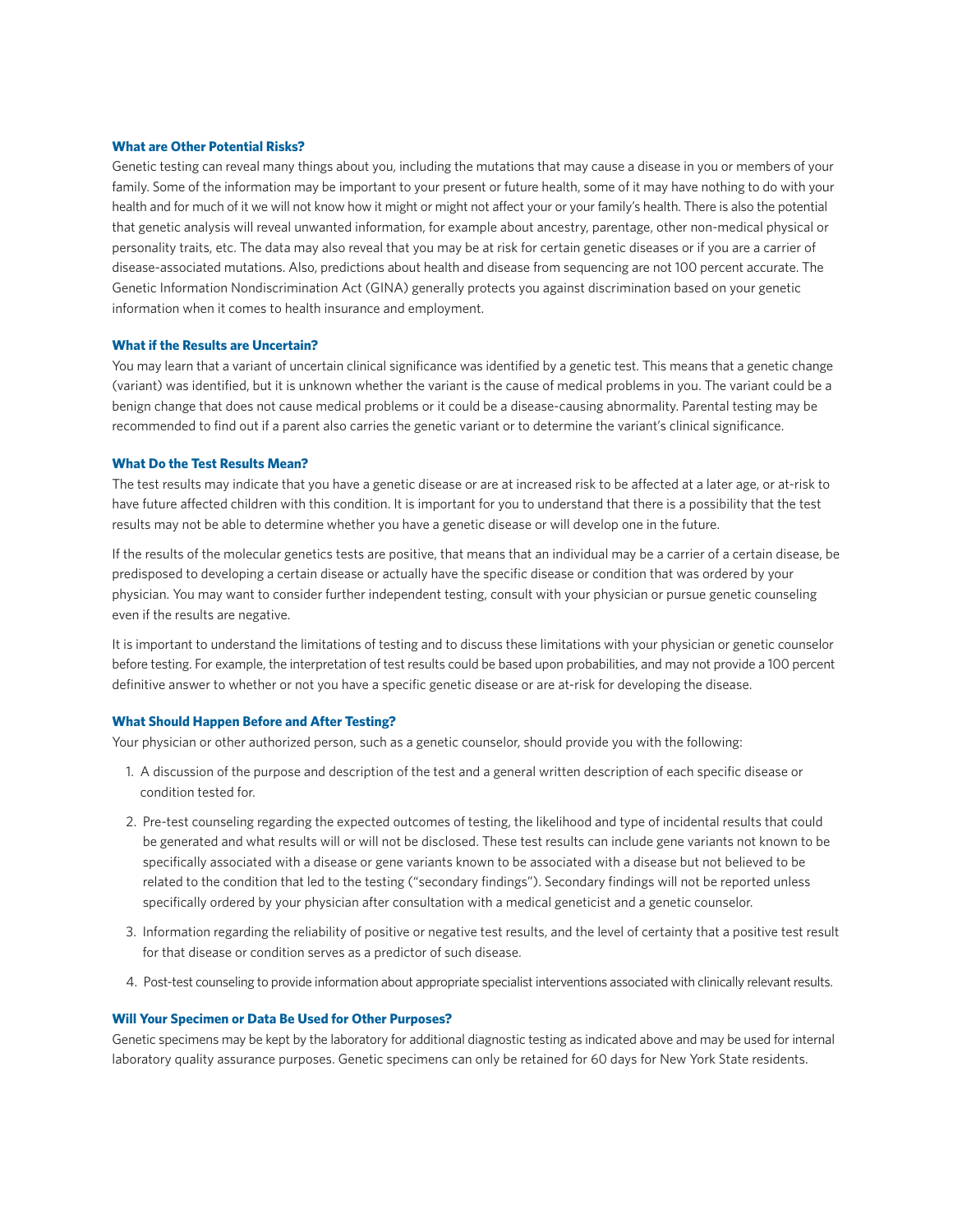Athena Diagnostics requests your permission to use your specimen, clinical information and data in a de-identified way (without any identifying information) for research, educational studies, commercial purposes and/or publication, if appropriate. Your name or other personal identifying information will not be used in or linked to the results of any studies and publications. Any specimens that you have donated which are used in research may result in new products, tests or discoveries. In some instances, this may have potential commercial value and may be developed and owned by the Athena Diagnostics and/or others. However, donors do not retain any property rights to the materials. Therefore, you would not share in any financial benefits from these products, tests or discoveries. If you change your mind and do want to use your specimen for research, it will not be possible to reliably retrieve your specimen or data once they are de-identified. Your refusal to have your specimen used for research purposes will not affect your results. Please indicate your approval or denial on the Athena Test Requisition Form under *Authorization to Use De-Identified Specimen or Data for Research*.

# **What About Confidentiality?**

Results will only be released to the ordering physician or designee and/or others as entitled by law. As described above, information obtained from the test may be used in scientific publications or presentations, but the identity of all individuals studied will not be revealed in such publications or presentations.

## **Health Provider Statement**

By their signature below, the healthcare provider indicates that he or she has explained the purpose of the test, the procedures, the benefits and risks that are involved in testing to their patient. His or her patient has been given the opportunity to ask questions about this consent and seek genetic counseling. The health care provider acknowledges that his or her patient has voluntarily decided to have the test performed at Athena Diagnostics.

| Signature of Person Obtaining Consent | Date |
|---------------------------------------|------|
|                                       |      |

Printed Name of Person Obtaining Consent

#### **Patient's Statement**

I, the undersigned, have been informed about the test(s) purpose, procedures, possible benefits and risks, and I have received a copy of this consent. I have been given the opportunity to ask questions before I sign, and I have been told that I can ask other questions at any time. I voluntarily agree to genetic testing.

| Signature of Patient                                     | Date |
|----------------------------------------------------------|------|
|                                                          |      |
| Printed Name of Patient                                  |      |
|                                                          |      |
| Signature of Parent or Legally Authorized Representative | Date |
|                                                          |      |

Printed Name of Parent or Legally Authorized Representative Relationship to Participant